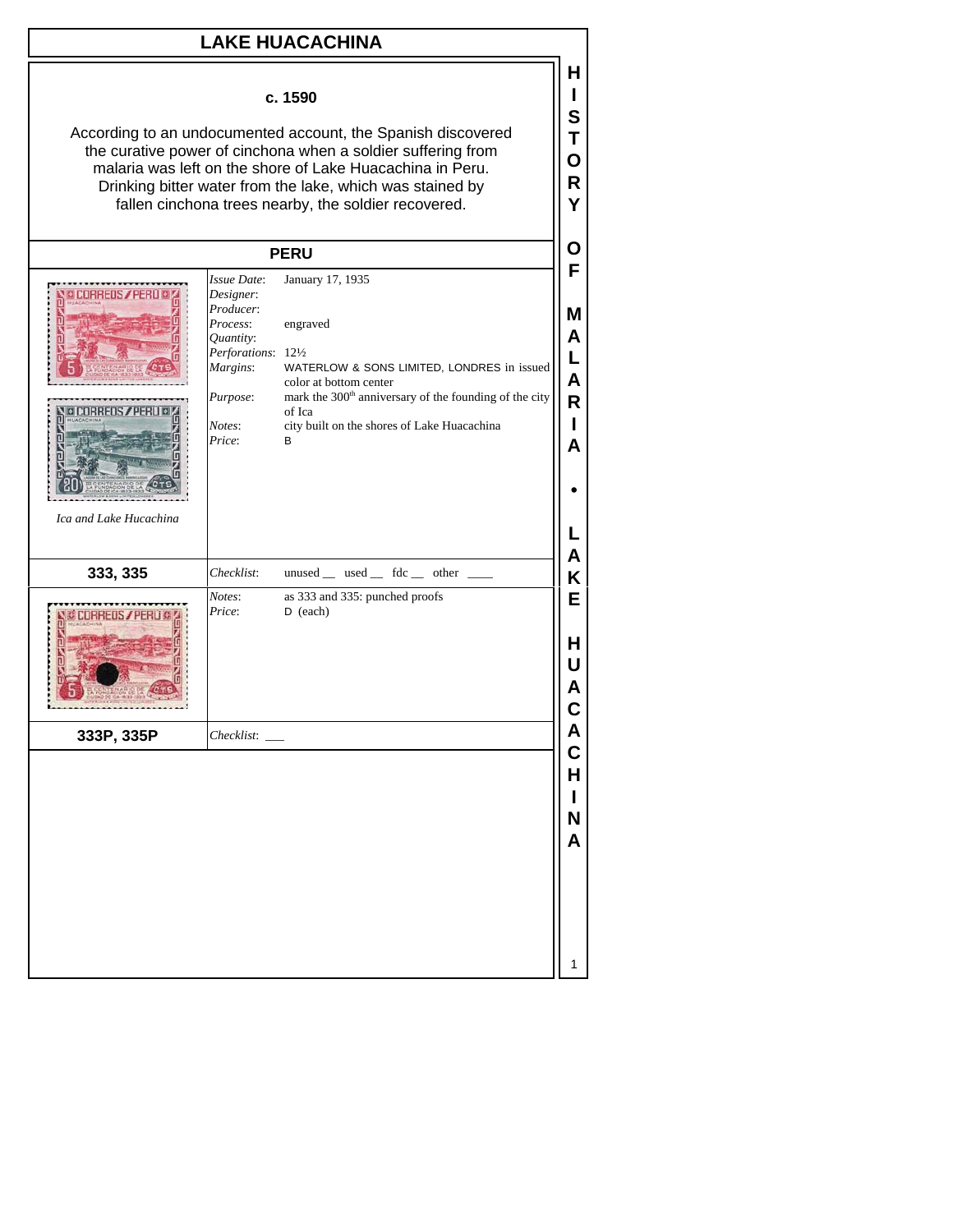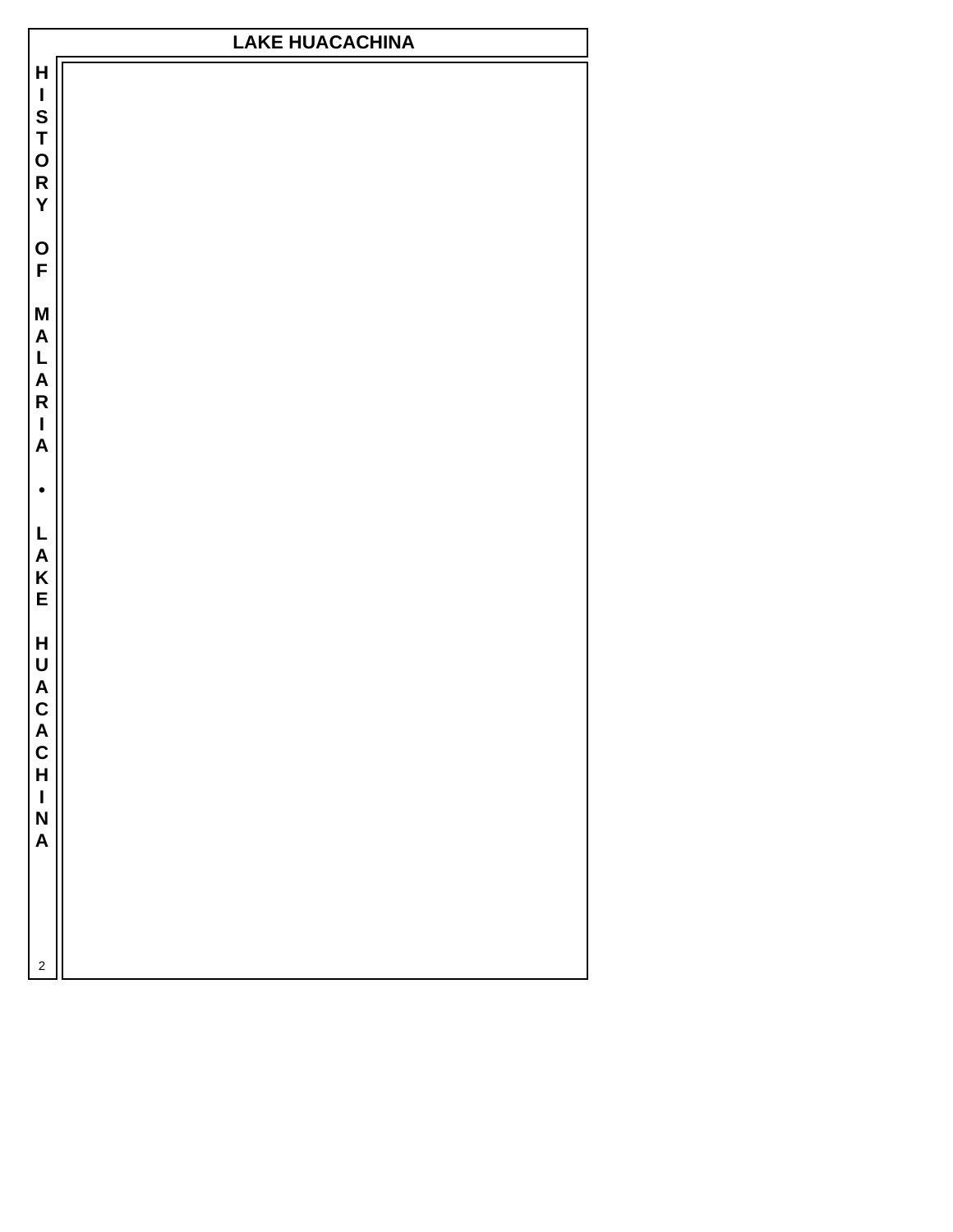## **LAKE HUACACHINA**

| <b>FRU</b> CORREOS<br>Lake Huacachina | <i>Issue Date:</i><br>Designer:<br>Producer:<br>Process:<br>Quantity:<br>Perforations: 13<br>Margins:<br>Purpose:<br>Notes:<br>Price: | October 12, 1989<br>Lithography<br>1989 in black at bottom right<br>publicize the 3 <sup>rd</sup> meeting of the Presidential Planning<br>Board in Ica<br>design features Lake Huacachina<br>B | н<br>O<br>R<br>0 |
|---------------------------------------|---------------------------------------------------------------------------------------------------------------------------------------|------------------------------------------------------------------------------------------------------------------------------------------------------------------------------------------------|------------------|
| 961                                   | Checklist:                                                                                                                            | unused used fdc other                                                                                                                                                                          | F                |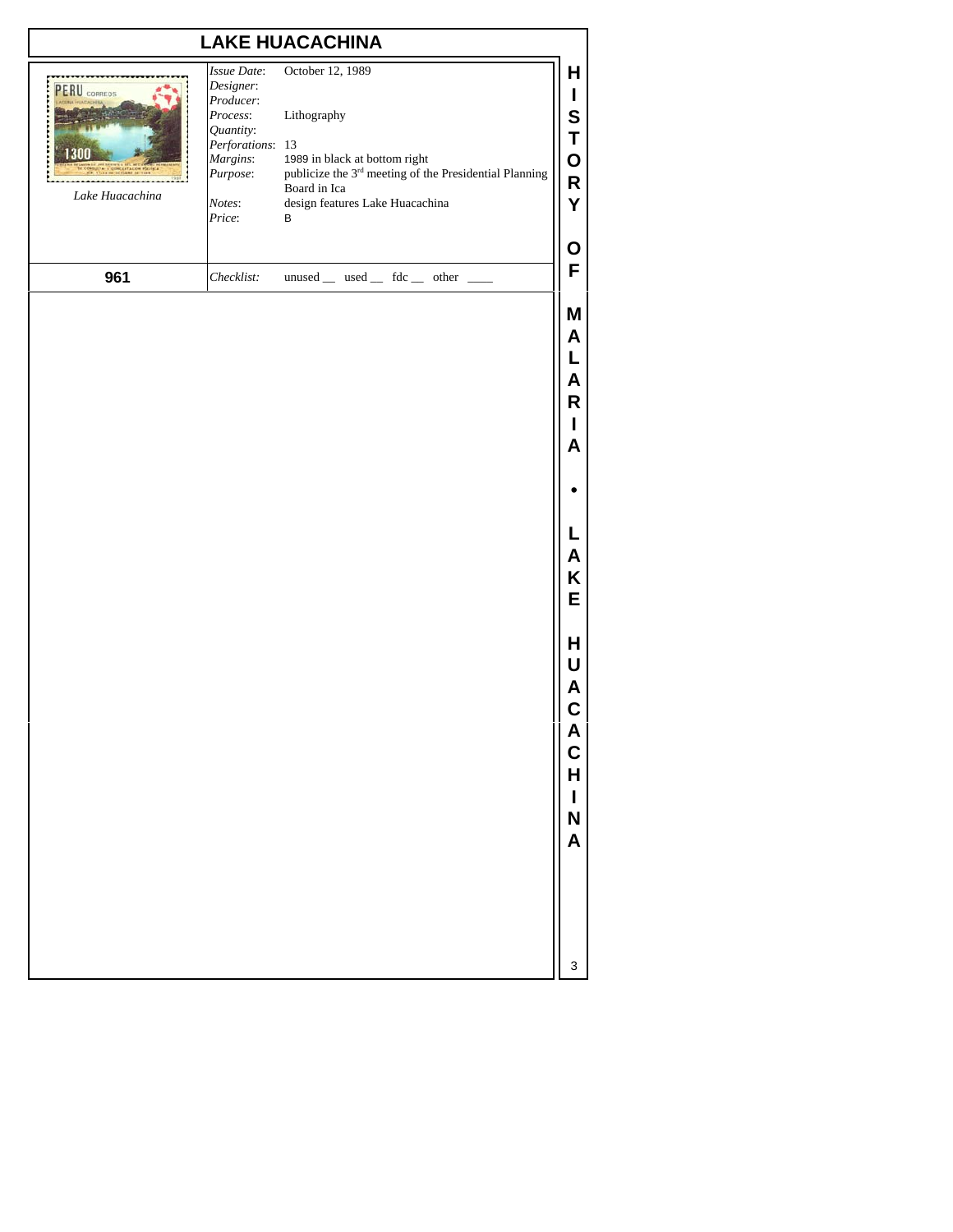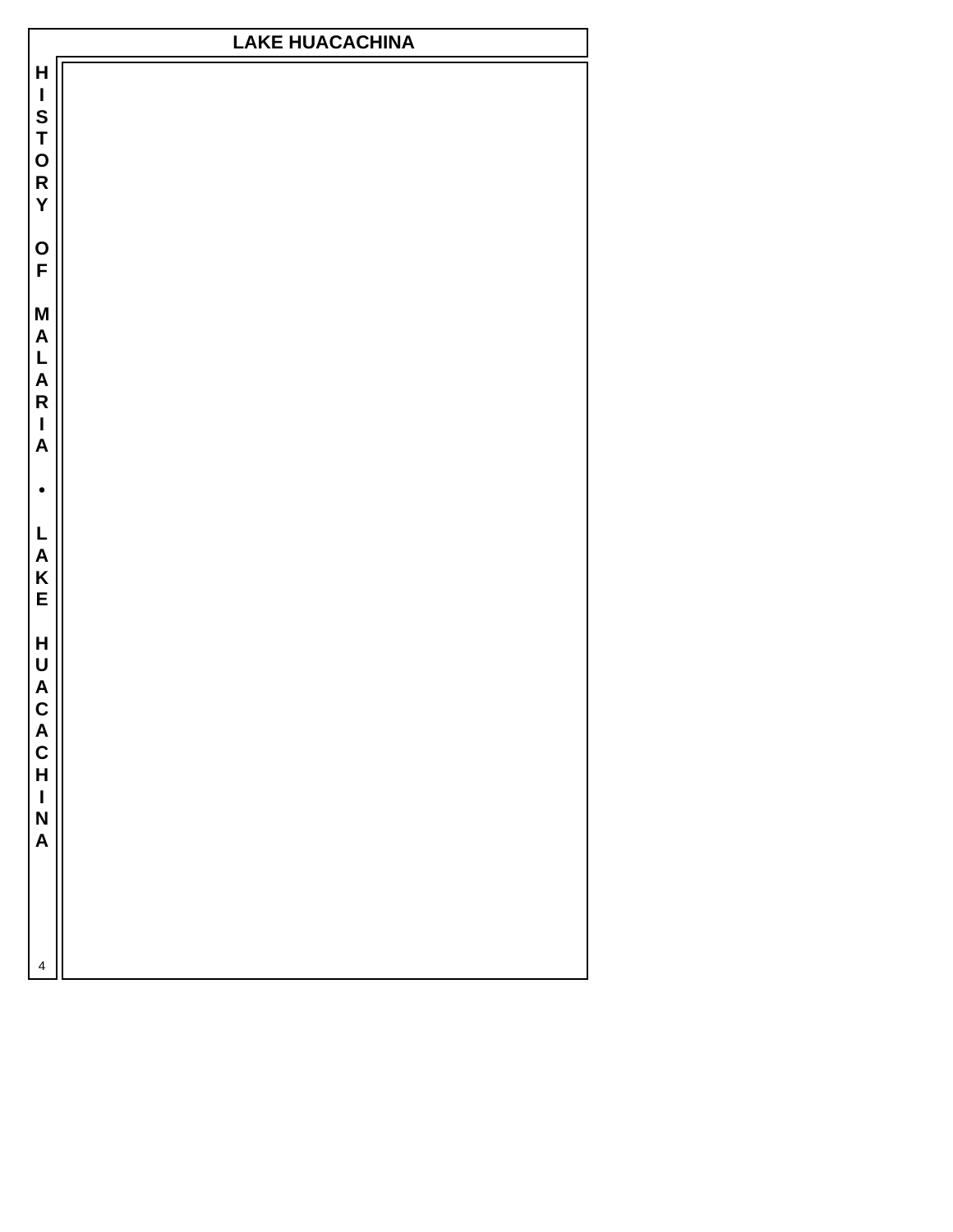| <b>LAKE HUACACHINA</b>               |                                 |                                                             |                                                                    |  |
|--------------------------------------|---------------------------------|-------------------------------------------------------------|--------------------------------------------------------------------|--|
|                                      | Issue Date:<br>Notes:<br>Price: | November 18, 1992<br>as 961: surcharged with new value<br>B | Н<br>L<br>S                                                        |  |
| <b>Image Not</b><br><b>Available</b> |                                 |                                                             | T<br>O<br>R                                                        |  |
| Lake Huacachina                      |                                 |                                                             | Y<br>$\mathbf O$                                                   |  |
| 1027                                 | Checklist:                      | unused _ used _ fdc _ other _                               | F                                                                  |  |
|                                      |                                 |                                                             | M<br>A<br>L<br>A<br>$\mathsf R$<br>$\mathbf I$<br>A                |  |
|                                      |                                 |                                                             |                                                                    |  |
|                                      |                                 |                                                             | L<br>A<br>Κ<br>E                                                   |  |
|                                      |                                 |                                                             | Н<br>U<br>A<br>$\mathbf C$<br>A<br>C<br>H<br>$\mathbf I$<br>N<br>A |  |
|                                      |                                 |                                                             | 5                                                                  |  |